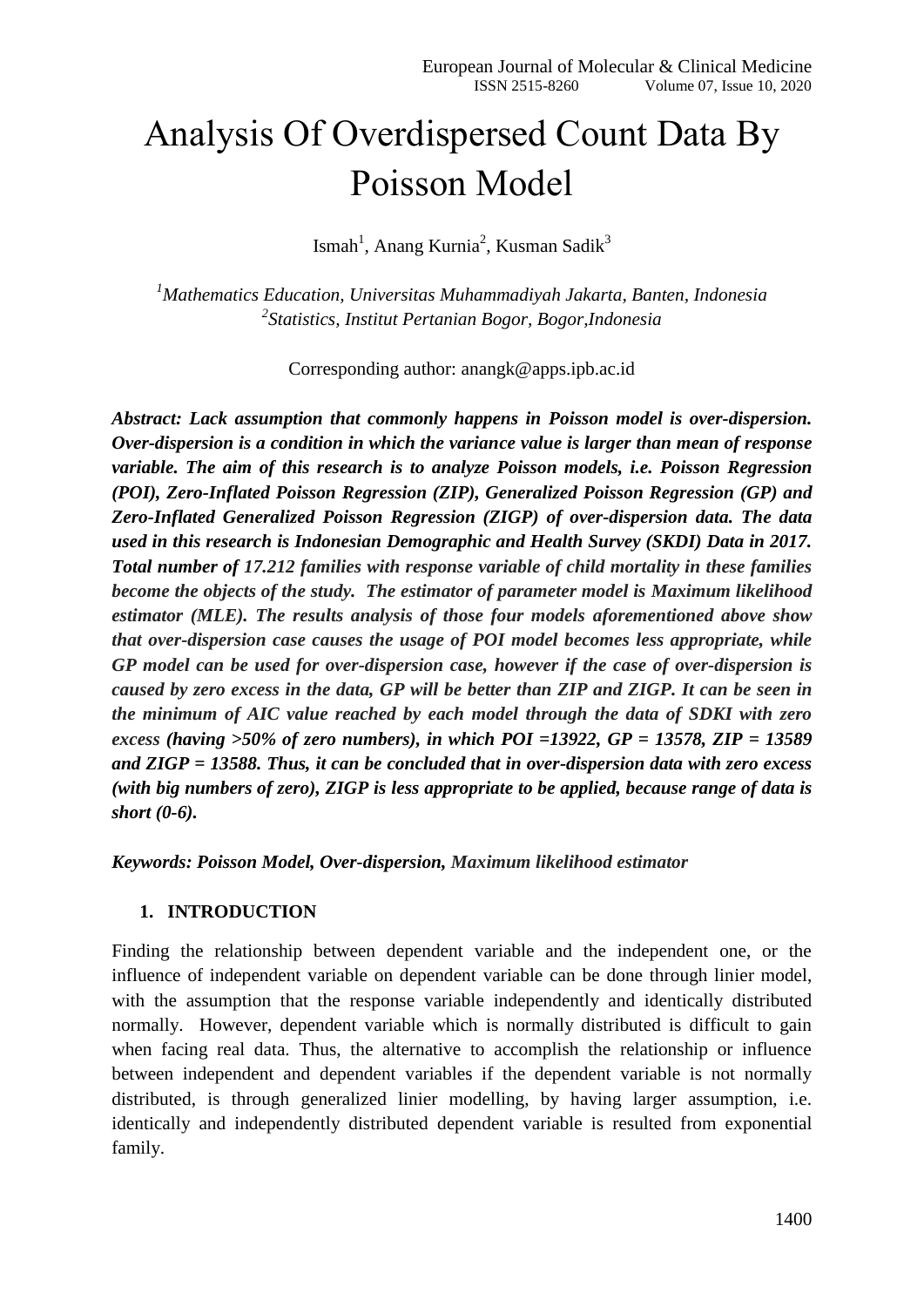In a case in which dependent variable is discrete data or count data, in a generalize linear modeling can be finished by using Poisson model. The assumption should be fulfilled in Poisson model is that the average and variance of dependent variable are similar. However, if the average value gained is smaller than the variance one then it is called over-dispersion. The consequence of over-dispersion data existence is including standard deviation of regression parameter which becomes smaller and resulted incorrect conclusion. Therefore, the application of Poisson model on the case of over-dispersion is less appropriate. Thus, another model needs to be applied; the one which is not sensitive when over-dispersion case exists.

The regression of Generalized Poisson (GP) is the development of Poisson regression which can be used to solve the problem of over-dispersion (Wang & Famoye, 1997), which was firstly introduced by Consul and Jain (1970). One of the causes of over-dispersion is big numbers of excess zeros, such as the data in total number of students who do not pass national examination, or total number of child mortality who suffered from tuberculosis, and many other examples. Zero Inflated Poisson (ZIP) which was proposed by Lambert (1992) can also be used as one of the methods to overcome over-dispersion with excess zeros in its dependent variable. ZIP then being developed into Zero Inflated Generalized Poisson (ZIGP) (Famoye and Singh, 2006).

There were numerous numbers of research conducted to deal with over-dispersion data with excess zeros, such as Yang et.al. (2009) and Y. N. Phang and E. F. Loh (2013) who applied model of Zero Inflated Poisson to test the data of over-dispersion, besides that, Hall et.al,. (2010) used regression of Zero Inflated Poisson as robust estimation. Another research related to another model implemented to solve the problem of over-dispersion data are Paola Zaninotto and Emanuela Falaschelli (2010) who compared 4 models, i.e. Poisson Model, Negative Binomial, Zero Inflated Poisson and Zero Inflated Negative Binomial, Hidayatul Fitriyah, et.al. (2016) who applied the method of Regression Binomial Negative and the approach of quasi-likelihood to analyze factors which influenced under-5 year child mortality rate in the province of West Java, Handayani, et.al. (2017) compare Laplace, Penalized Quasi likelihood (PQL) and Adaptive Gaussian Quadrature (AGQ) approximations, while Felix Farnoye and Karan P. Singh (2006) applied the regression of Zero Inflated Generalized Poisson on the data of domestic violence.

In this study, a research on Poisson was investigated including Poisson Regression (POI), GP, ZIP and ZIGP on the data of over-dispersion of child mortality in families in which the data were gained from the data of Indonesian Demographic and Health Survey (SKDI) in 2017. The purpose of analyzing those 4 models is to find out which model would be appropriate to be applied in analyzing excess zeros data of child mortality number in each family on SKDI data, 2017.

#### **2. MATERIALS**

Poisson Regression was used to modeling the counting data of dependent variable. While the function of Poisson distribution parameter  $\mu$  is as follows:

$$
P(Y = y | \mu) = \frac{e^{-\mu} \mu^y}{y!}
$$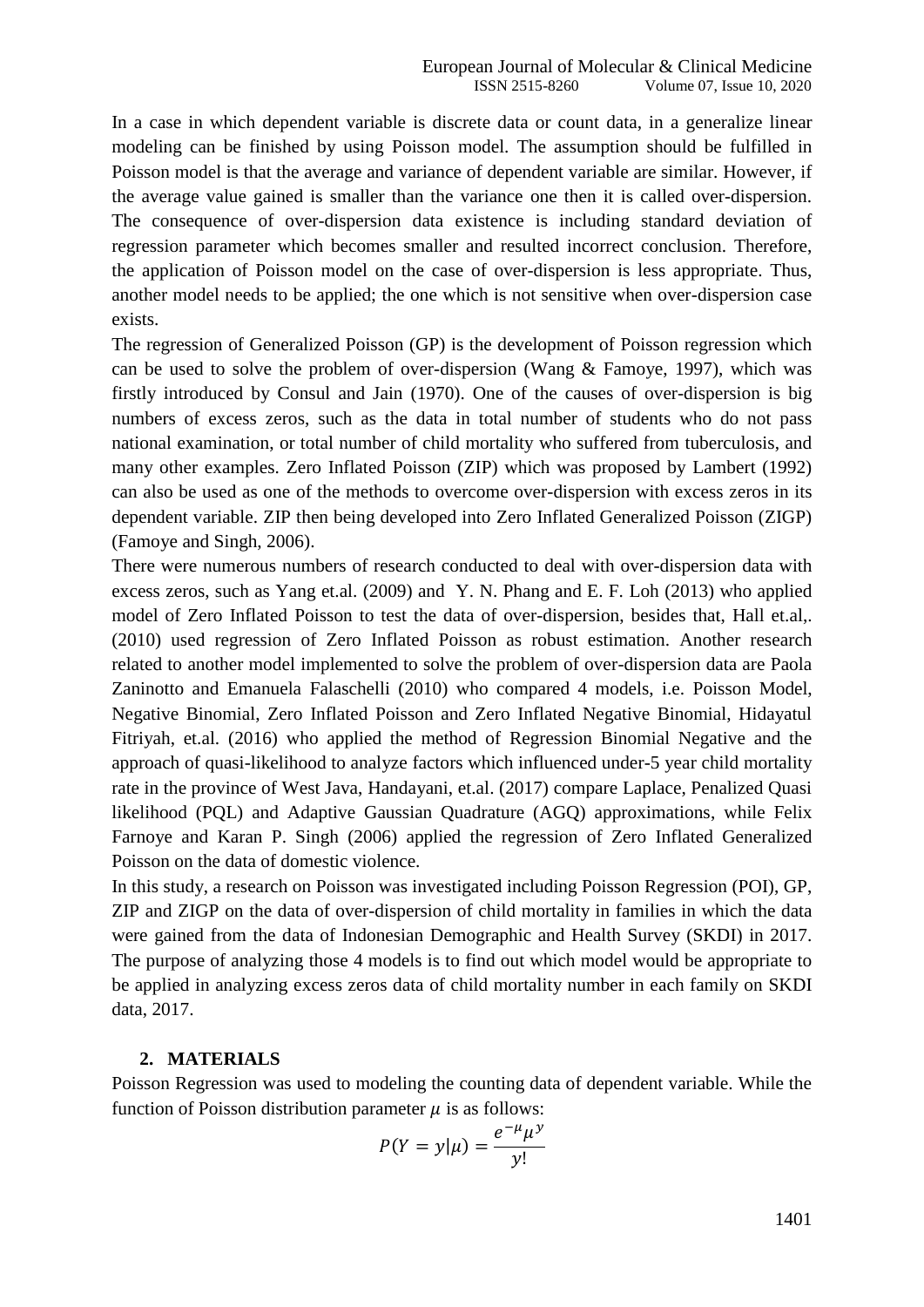in which  $y = 0, 1, 2, ...$  and  $\mu > 0$ , and expectation  $E(y_i) = \mu_i = \exp(x_i \beta)$ , so that it is a model of Poisson regression (Long 1997 in Aji Setiawan, 2012).

$$
\ln(\mu_i) = x_i \beta = \beta_0 + \beta_1 x_{i1} + \dots + \beta_k x_{ik} + \varepsilon_i
$$

 $\beta_i$  is the coefficient regression with  $j = 1, 2, ..., k$ ,  $x_i$  is independent variable with i  $1, 2, \ldots, n$ , *n* refers to total number of observation and *k* refers to total number of independent variable.

For  $Y \sim GP(\mu, \varphi)$  then there will be 3 probabilities, namely  $Var(Y) > (=\le)E(Y) \Leftrightarrow \varphi >$  $( = , <)1$ , so that it can be said that model can experience over-dispersion or under-dispersion. For the case of under-dispersion, a distribution contains  $\mu$  and  $\varphi$  is needed, in which it is difficult when estimating  $\mu$  and  $\varphi$ , and then in the context of regression, a functional connected is needed for  $\varphi$  which contains  $\mu$ . The distribution of ZIGP is analogous with distribution of ZIP (Mullahy, 1986) namely by adding parameter zero-inflation  $\omega$ . Therefore, there are three parameters in ZIGP distribution which is notated as  $Y \sim GP(\mu, \varphi, \omega)$ . While the differences among those four models, i.e. Poisson Regression, GP, ZIP and ZIGP can be seen in the following model description table 1:

Table 1. Probability Density Function, Mean and Variance of Four Poisson Models of POI, GP, ZIP and ZIGP

|             | Criterion                                                                                                                                                                                                                                                   |                                 |  |  |
|-------------|-------------------------------------------------------------------------------------------------------------------------------------------------------------------------------------------------------------------------------------------------------------|---------------------------------|--|--|
| Model       | <b>Probability Density Function</b>                                                                                                                                                                                                                         | Mean<br>and                     |  |  |
|             |                                                                                                                                                                                                                                                             | Varians                         |  |  |
|             |                                                                                                                                                                                                                                                             | E(y)                            |  |  |
| POI         | $P(Y_i = y_i) = \frac{e^{i\pi} \mu^{y}}{y!}$                                                                                                                                                                                                                | $= Var(y)$                      |  |  |
|             |                                                                                                                                                                                                                                                             | $=$ $\mu$                       |  |  |
|             |                                                                                                                                                                                                                                                             | $E(y) = \mu$ ;                  |  |  |
| <b>GP</b>   |                                                                                                                                                                                                                                                             | Var(y)                          |  |  |
|             | $P(Y_i = y_i) = \left(\frac{\mu_i}{1 + \omega \mu_i}\right)^{y_i} \frac{(1 + \omega y_i)^{y_i - 1}}{y_i!} e^{\left(-\frac{\mu_i (1 + \omega y_i)}{1 + \omega \mu_i}\right)}$                                                                                | $=\mu_i(1)$                     |  |  |
|             |                                                                                                                                                                                                                                                             | $(\omega \mu_i)^2$              |  |  |
|             |                                                                                                                                                                                                                                                             | E(y)<br>$= (1)$                 |  |  |
|             |                                                                                                                                                                                                                                                             |                                 |  |  |
|             |                                                                                                                                                                                                                                                             |                                 |  |  |
|             | $P(Y_i = y_i) = \begin{cases} \varphi_i + (1-\varphi_i)e^{-\mu_i}, y_i = 0 \\ (1-\varphi_i)\frac{e^{-\mu_i}\mu_i^{y_i}}{v_i!}, & y_i = 1, 2, ,; 0 \le \varphi_i \le 1 \end{cases}$                                                                          | $Var(y) =$                      |  |  |
| <b>ZIP</b>  |                                                                                                                                                                                                                                                             | (1)                             |  |  |
|             |                                                                                                                                                                                                                                                             | $-\varphi_i^{\,i}(\mu_i^{\,2})$ |  |  |
|             |                                                                                                                                                                                                                                                             |                                 |  |  |
|             |                                                                                                                                                                                                                                                             | $-(1)$                          |  |  |
|             |                                                                                                                                                                                                                                                             | $-\varphi_i^2\mu_i^2$           |  |  |
|             | $P(Y_i = y_i)$                                                                                                                                                                                                                                              | E(y)                            |  |  |
|             |                                                                                                                                                                                                                                                             | $= (1)$                         |  |  |
| <b>ZIGP</b> |                                                                                                                                                                                                                                                             | $-\varphi_i\mu;$                |  |  |
|             | $=\begin{cases} \varphi_i+(1-\varphi_i)e^{\frac{-\mu_i}{(1+\omega\mu_i)}}, y_i=0\\ (1-\varphi_i)\left(\frac{-\mu_i}{(1+\omega\mu_i)}\right)^{y_i}e^{\frac{-\mu_i(1+\omega y_i)}{1+\omega y_i}})\frac{(1+\omega y_i)^{y_i-1}}{y_i!}, & y_i=1,2, \end{cases}$ | $Var(v) =$                      |  |  |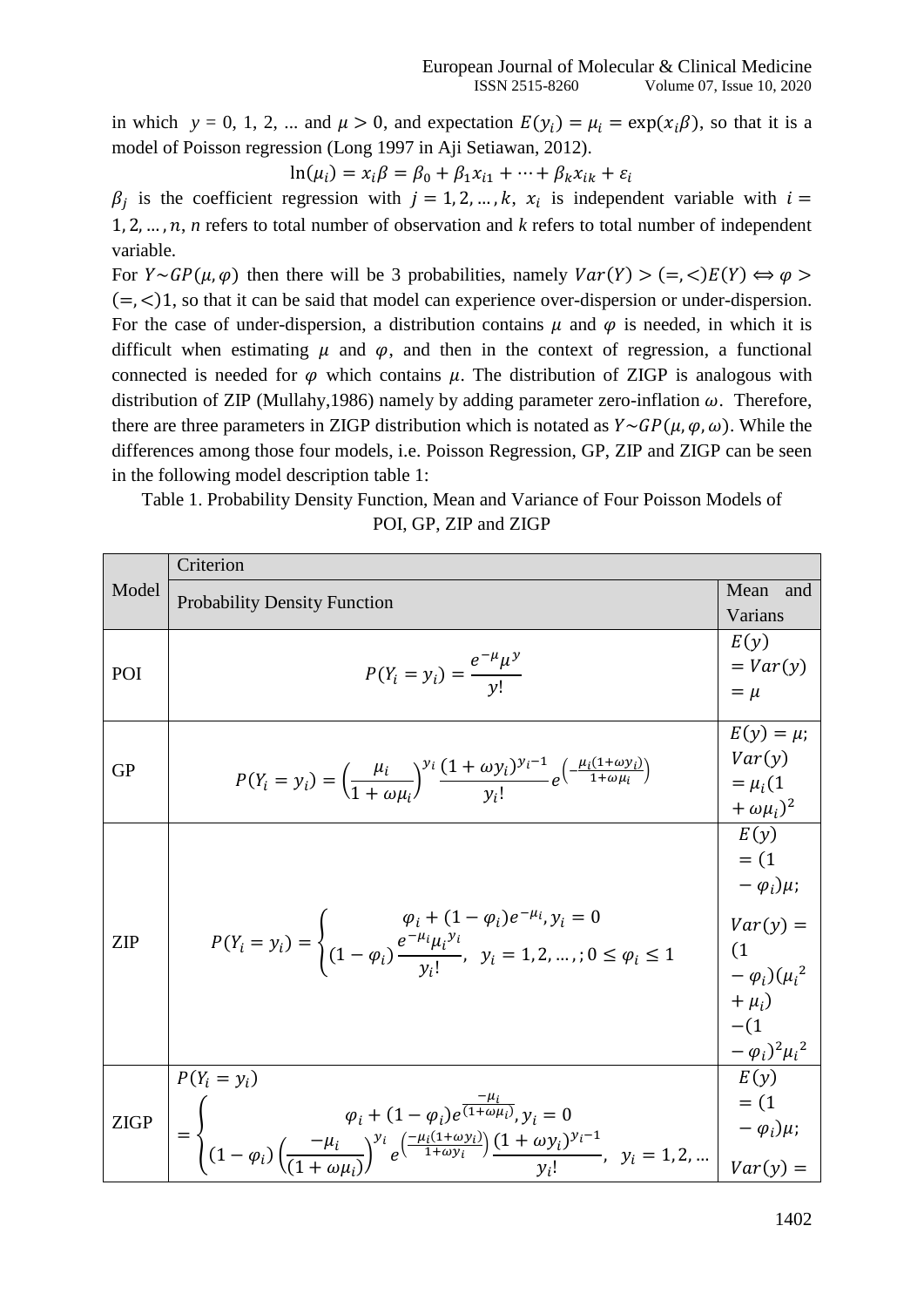|  | $(-\varphi_i)(\mu_i^2 + \mu_i(1 + \omega \mu_i)^2)$<br>-(1<br>- $(\varphi_i)^2 \mu_i^2$ |
|--|-----------------------------------------------------------------------------------------|

Lamberg (1992) in Dewanti, Made Susilawati and I Gusti Ayu Made Srinadi (2016) said that if  $\varphi_i = 0$  on probability density function ZIGP model then it will become GP model, and if  $\omega = 0$  then it will become ZIP model. If  $\varphi_i$  has positive value then it will be presented as ZIGP model, while if  $\varphi_i$  has negative value then it will be presented as b zero deflation generalized Poisson, in which it rarely happens.

The estimation paramater of the four models of POI, GP, ZIP and ZIGP applied a method of maximum likelihood estimation (MLE). This MLE used a technique of maximizing the likelihood function. The likelihood function of those four models can be seen in the following table 2:

Table 2. Parameter Estimated (*Maximum Likelihood*) and Equation Modeling of POI, GP, ZIP and ZIGP Models

| Model       | Criterion                                                                                                                                                                                                                                                                                                   |                                                                                                                                                                  |
|-------------|-------------------------------------------------------------------------------------------------------------------------------------------------------------------------------------------------------------------------------------------------------------------------------------------------------------|------------------------------------------------------------------------------------------------------------------------------------------------------------------|
|             | Parameter Estimated (Maximum Likelihood)                                                                                                                                                                                                                                                                    | <b>Equation Modeling</b>                                                                                                                                         |
| POI         | $\prod_{i=1}^n \mu_i y_i e^{-\sum_{i=1}^n \mu_i}$<br>$\prod_{i=1}^n y_i!$                                                                                                                                                                                                                                   | $\ln(\mu_i) = x_i \beta$                                                                                                                                         |
| <b>GP</b>   | $\prod_{i=1}^n\sqrt{\left(\frac{e^{\beta_0+\sum_{j=1}^p\beta_jx_{ji}}}{1+\omega e^{\beta_0+\sum_{j=1}^p\beta_jx_{ji}}}\right)^{y_i}\frac{(1+\omega y_i)^{y_i-1}}{y_i!}}{\int\limits_{-1+\omega e^{\beta_0+\sum_{j=1}^p\beta_jx_{ji}}(1+\omega y_i)}$                                                        | $\ln(\mu_i) = x_i \beta$                                                                                                                                         |
| <b>ZIP</b>  | for $y_i = 0$<br>$\prod_{y_i=0} \frac{e^{(X_i^T r)} + e^{(-e^{(X_i^T \beta)})}}{(1 + e^{(X_i^T r)})}$<br>for $y_i > 0$<br>$\prod_{\gamma_i>0}\frac{e^{\left(-e^{\left(X_i^T\beta\right)}\right)}\left(e^{\left(X_i^T\beta\right)}\right)^{\gamma_i}}{\left(1+e^{\left(X_i^T\gamma\right)}\right)\gamma_i!}$ | $\ln \mu_i$<br>$= \beta_0 + \sum_{j=1}^k x_{ij} \beta_j$<br>; $i = 1, 2, , n$<br>logit $\varphi_i$<br>$y_0 + \sum_{i=1}^n x_{ij} \gamma_j$<br>; $i=1,2,\ldots,n$ |
| <b>ZIGP</b> | for $y_i = 0$<br>$\prod_{\mu=0}^{\infty} \frac{1}{1 + \mu_i^{-\tau}} + \left( \mu_i^{-\tau} + e^{\frac{-\mu_i}{1 + \omega \mu_i}} \right)$<br>for $y_i > 0$                                                                                                                                                 | $\ln \mu_i$<br>$=$ $\beta_0$ + $\sum_{j=1}^{n} x_{ij} \beta_j$<br>$: i = 1, 2, , n$                                                                              |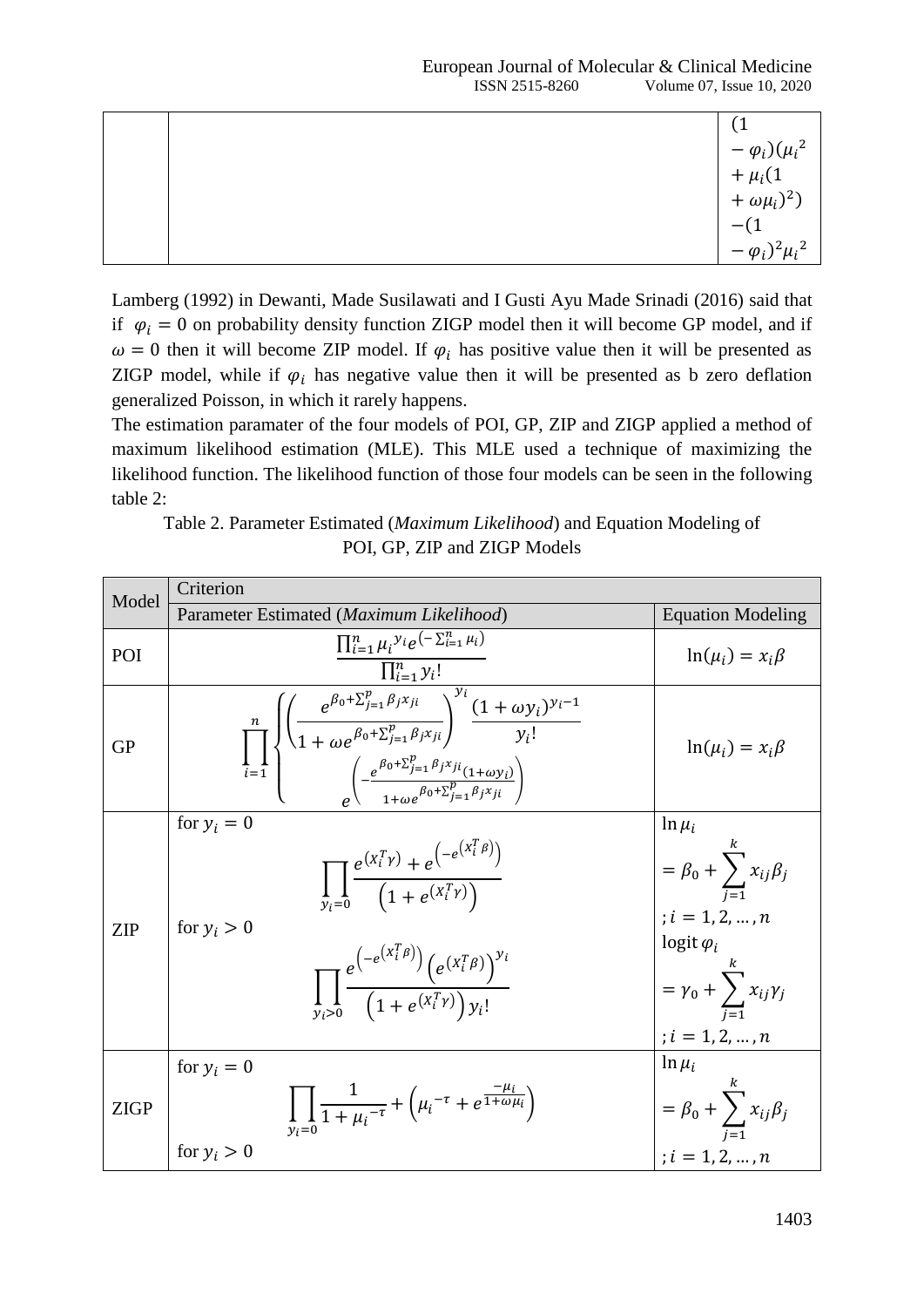European Journal of Molecular & Clinical Medicine ISSN 2515-8260 Volume 07, Issue 10, 2020

$$
\frac{\prod_{y_i>0} \frac{1}{1 + \mu_i^{-\tau}} \left( \frac{-\mu_i}{1 + \omega \mu_i} \right)^{y_i} \frac{(1 + \omega y_i)^{y_i^{-1}}}{y_i} e^{-\frac{\mu_i (1 + \omega y_i)}{1 + \omega \mu_i}}}{\prod_{y_i=1}^{\infty} \frac{1}{1 + \omega_i}} = \log \left( \frac{\varphi_i}{1 + \varphi_i} \right)
$$
\n
$$
= -\tau \sum_{j=1}^k x_{ij} \beta_j
$$
\n
$$
= -\tau \sum_{j=1}^k x_{ij} \beta_j
$$
\n
$$
= 1, 2, ..., n
$$

Significance test towards parameter of each model used Wald test with the following equation:

$$
W = \left(\frac{\hat{\beta}_k}{SE\left(\beta_k\right)}\right)^2
$$

 $\hat{\beta}_k$  refers to MLE of parameter  $\beta_k$  and SE  $(\beta_k)$  is standard error for  $\beta_k$ .

The selection of goodness of fit model was based on the value of Akaike's Information Criterion (AIC) with the following formula:

$$
AIC = -2\log L(\hat{\beta}) + 2k
$$

In which  $L(\hat{\beta})$  refers to likelihood value and k refers to total number of parameters. The criteria to choose the best model based on the lowest value of AIC or close to zero.

#### **3. METHODS**

The data used in this research was total number of child mortality in families as dependent variable (Y), while the independent variable consisted of mother's education level  $(X_1)$ , father's education level  $(X_2)$ , types of contraception used  $(X_3)$ , place of delivering the baby  $(X_4)$ , wealth index combined  $(X_5)$  and marital status  $(X_6)$ . The data were taken from Indonesian Demographic and Health Survey (SKDI), year 2017. The decision of having both dependent and independent variables were based on the research done by Lin Dai et. al. (2018) who modeled the excess zeros and the heterogeneity of counting data with complex survey design applied for the survey of demographic health in sub-Sahara Afrika. The following table 3 described the data used in this research:

| No.            | Variable                                  | Description                     |
|----------------|-------------------------------------------|---------------------------------|
| $\overline{1}$ | Child mortality $(Y)$                     | $0 = No$ child died             |
| 2              | Mother's education level $(X_1)$          | $0 = no$ education              |
|                |                                           | $1 = \text{primary}$            |
|                |                                           | $2 =$ secondary                 |
|                |                                           | $3 = higher$                    |
| 3              | Husband/partner's education level $(X_2)$ | $0 = no$ education              |
|                |                                           | $1 = \text{primary}$            |
|                |                                           | $2 =$ secondary                 |
|                |                                           | $3 = higher$                    |
|                |                                           | $4 =$ don't know                |
| $\overline{4}$ | Contraceptive used and intention $(X_3)$  | $1 =$ using modern method       |
|                |                                           | $2 =$ using traditional methods |

Table 3. The Description of Research Variables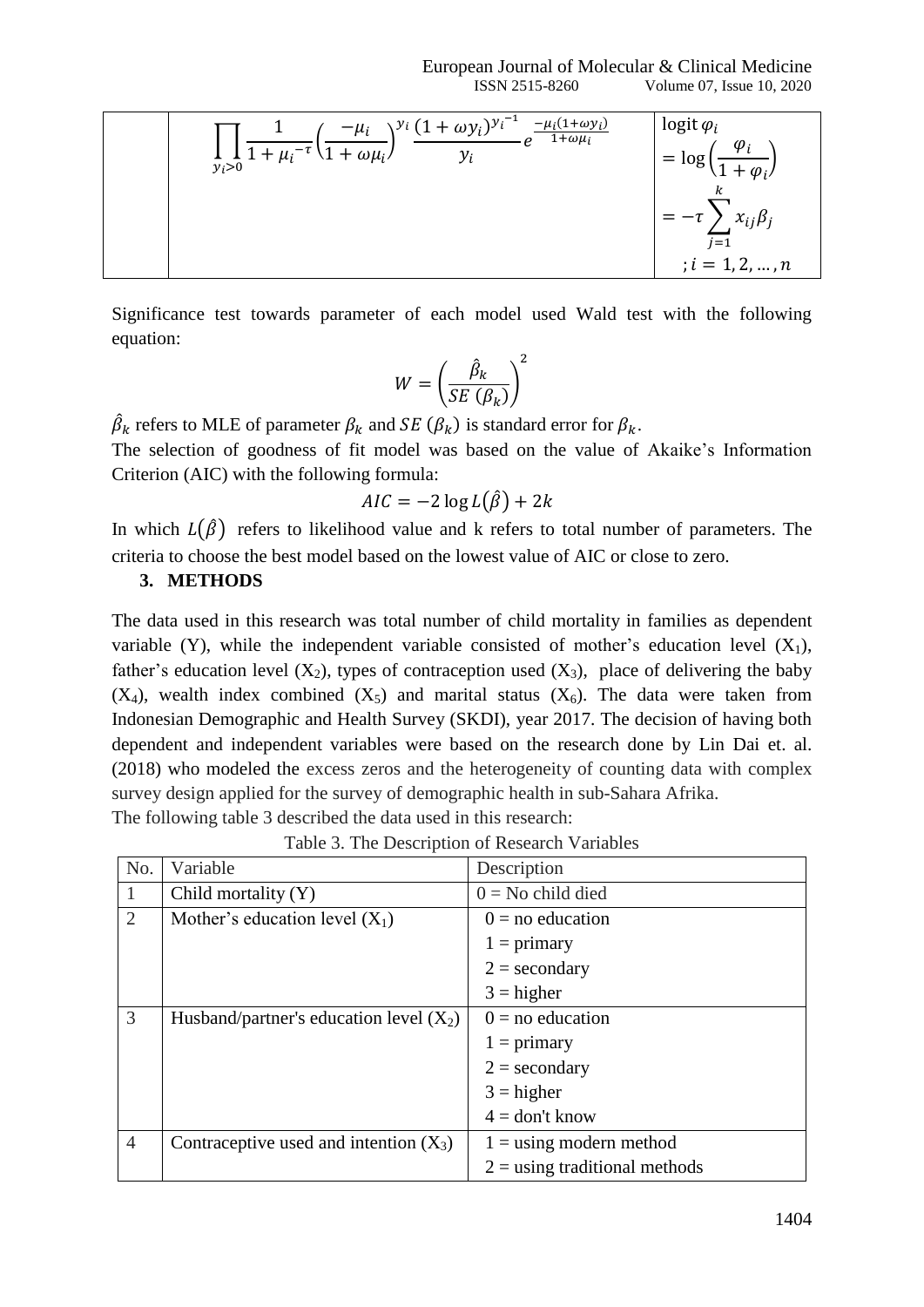|                |                                | $3$ = Non-user- intend to use later |
|----------------|--------------------------------|-------------------------------------|
|                |                                |                                     |
|                |                                | $4 =$ does not intend to use        |
|                |                                | $5$ = Never had sex                 |
| 5              | Place of delivery $(X_4)$      | $10 = home$                         |
|                |                                | $11$ = respondent's home            |
|                |                                | $12 =$ other home                   |
|                |                                | $20$ = public sector                |
|                |                                | $21 =$ government hospital          |
|                |                                | $22 =$ governent clinic             |
|                |                                | $23 =$ government health centre     |
|                |                                | $26$ = other public sector          |
|                |                                | $30 =$ private sector               |
|                |                                | $31$ = private hospital/clinic      |
|                |                                | $37$ = other private sector         |
|                |                                | $96 = other$                        |
| 6              | Wealth index combined $(X_5)$  | $1 =$ poorest                       |
|                |                                | $2 =$ poorer                        |
|                |                                | $3 = middle$                        |
|                |                                | $4 =$ richer                        |
|                |                                | $5 =$ richest                       |
| $\overline{7}$ | Current marital status $(X_6)$ | $1 =$ married                       |
|                |                                | $2 = \text{single}$                 |

The steps of conducting the research consisted of:

1. Screening the data of SDKI data, 2017

2. Doing over-dispersion test, if the value of deviance or chi square value divided by degree of freedom is more than one, then the data experinces overdispersion, if the data do not experience any over-dispersion then that data will only be analyzed through POI

3. Estimating the parameter on the four models

4. Having goodness of fit on the four models, based on the value of AIC or using vuong.

## **4. RESULTS AND DISCUSSION**

The data were analyzed by using software of R with packages ZIGP. Child mortality in families (y) had the minimum value of 0 and the maximum of 6, with total number of 17212 observation after screening process by erasing the missing data, then the data were grouped based on the families. Excess zeros of the dependent variable was 89% of the observation number or equal with 15364 observations. Data description can be seen in the following table 4: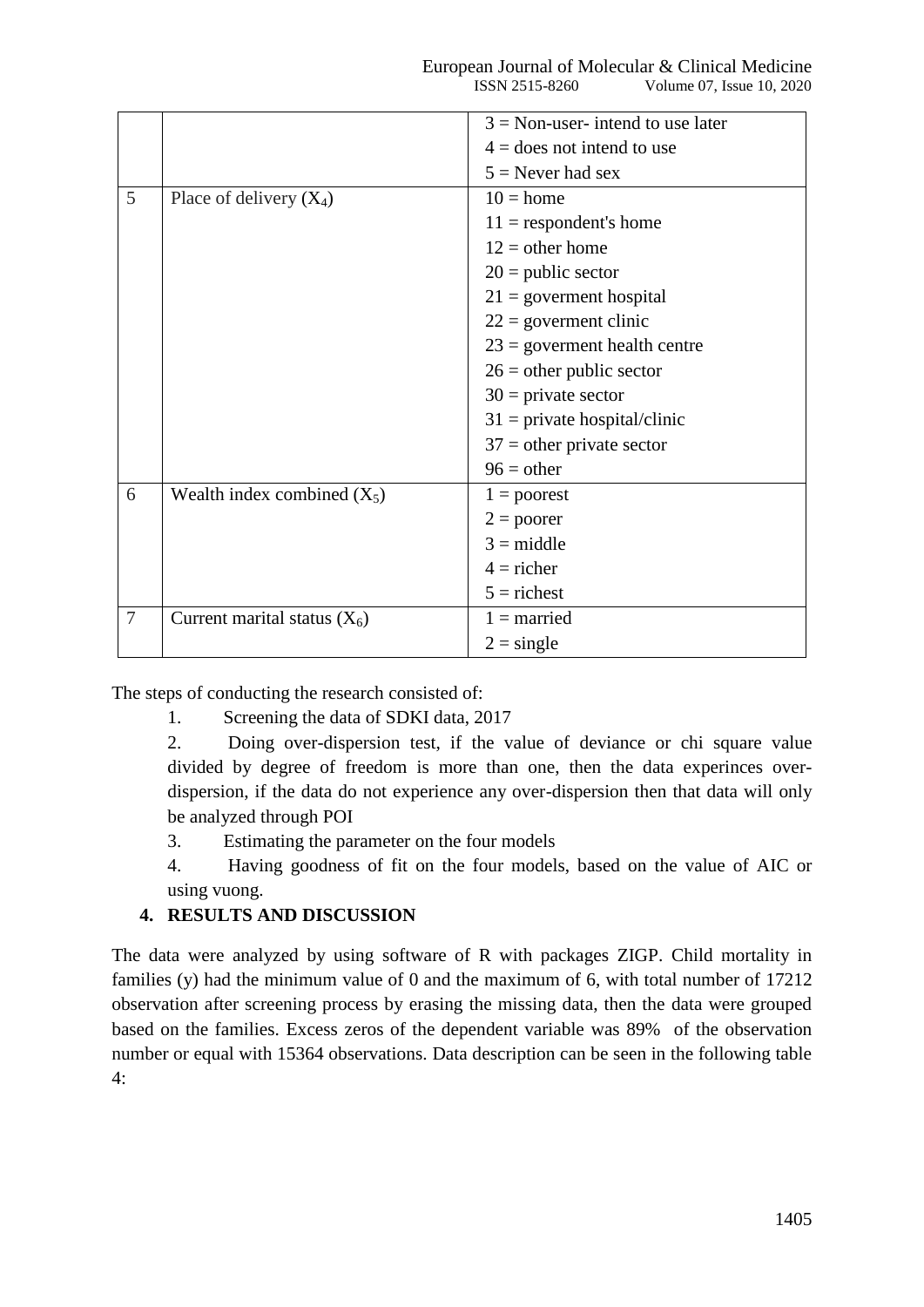|          |            |                             | Percentage |        |          |
|----------|------------|-----------------------------|------------|--------|----------|
| Variable | <b>MIN</b> | Max                         | <b>MIN</b> | Max    | Variance |
| Y        | 0          | 6                           | 89.16%     | 0.01%  | 0.180155 |
| $X_1$    | 0          | 3                           | 1.52%      | 17.73% | 0.478266 |
| $X_2$    | 0          | 9                           | 1.60%      | 15.11% | 0.60766  |
| $X_3$    |            | 4                           | 63.47%     | 9.77%  | 1.161213 |
| $X_4$    | 11         | 96                          | 26.52%     | 0.17%  | 90.74011 |
| $X_5$    |            | 5                           | 30.13%     | 15.61% | 2.093489 |
| $X_6$    |            | $\mathcal{D}_{\mathcal{A}}$ | 98.04%     | 1.52%  | 0.019253 |

Table 4. Data Description

Table 4 above presented total number of mothers who did not have any education  $(X_1 = 0)$  in Indonesia as noted in the data of SDKI 2017 were 1.52% or 262 moms, meanwhile, mothers who had the highest education  $(X_1 = 3)$  were 14.95% or 3051 persons. And the number of fathers who did not have any education  $(X_2 = 0)$  were more than mother, namely 276 and those who had the highest education were 15.11% or 2600 persons.

Mothers who used contraception with modern technique  $(X_3 = 1)$  were high enough, i.e. 63.47%, while those who did not use any contraception  $(X_3 = 4)$  were 9.77%. For delivery place, mothers who delivered the baby at their own houses  $(X_4 = 11)$  were quite many, i.e. 26.52%, while the option for other places of delivering the baby not listed in the answer  $(X_4 =$ 96) was only 0.17%, or in other words, Mothers' places of delivery were almost all in the list of the answer.

Wealth index combined  $(X_5 = 1)$  was high enough, namely 30.13%, while the number of the richest category ( $X_5 = 5$ ) was half of the poorest category, i.e. 15.61%. The last variable was marital status of the respondents when being interviewed; those who admitted that they were married ( $X_6 = 1$ ) were 98.04%, while those who were single ( $X_6 = 2$ ) because they did not marry yet or they were divorced were 1.52%.

The results of data analysis through regression Poisson (POI) which were analyzed by using software R can be seen below:

|                | <b>MU REGRESSION</b> | Estimate   | Std. Error | z value    | Pr(> z )  |        |
|----------------|----------------------|------------|------------|------------|-----------|--------|
| b <sub>0</sub> | Intercept            | $-2.65073$ | 0.21791    | $-12.1641$ | $<$ 2e-16 | ***    |
| b <sub>1</sub> | $X_1$                | $-0.61859$ | 0.08699    | $-7.1115$  | 1.15E-12  | ***    |
| b2             | $X_2$                | $-0.28668$ | 0.11979    | $-2.3932$  | 0.0167    | $\ast$ |
| b <sub>3</sub> | $X_3$                | $-0.49046$ | 0.08497    | $-5.7724$  | 7.82E-09  | ***    |
| b4             | $X_4$                | $-0.02215$ | 0.00264    | $-8.3779$  | $<$ 2e-16 | ***    |
| b <sub>5</sub> | $X_5$                | 5.15602    | 0.37491    | 13.7527    | $<$ 2e-16 | ***    |
| b6             | $X_6$                | 0.59286    | 0.1671     | 3.5481     | 0.0004    | ***    |

Table 5. POI Model

Based on the results gained through POI, it was known that all independent variables were significant with  $\alpha = 5\%$ .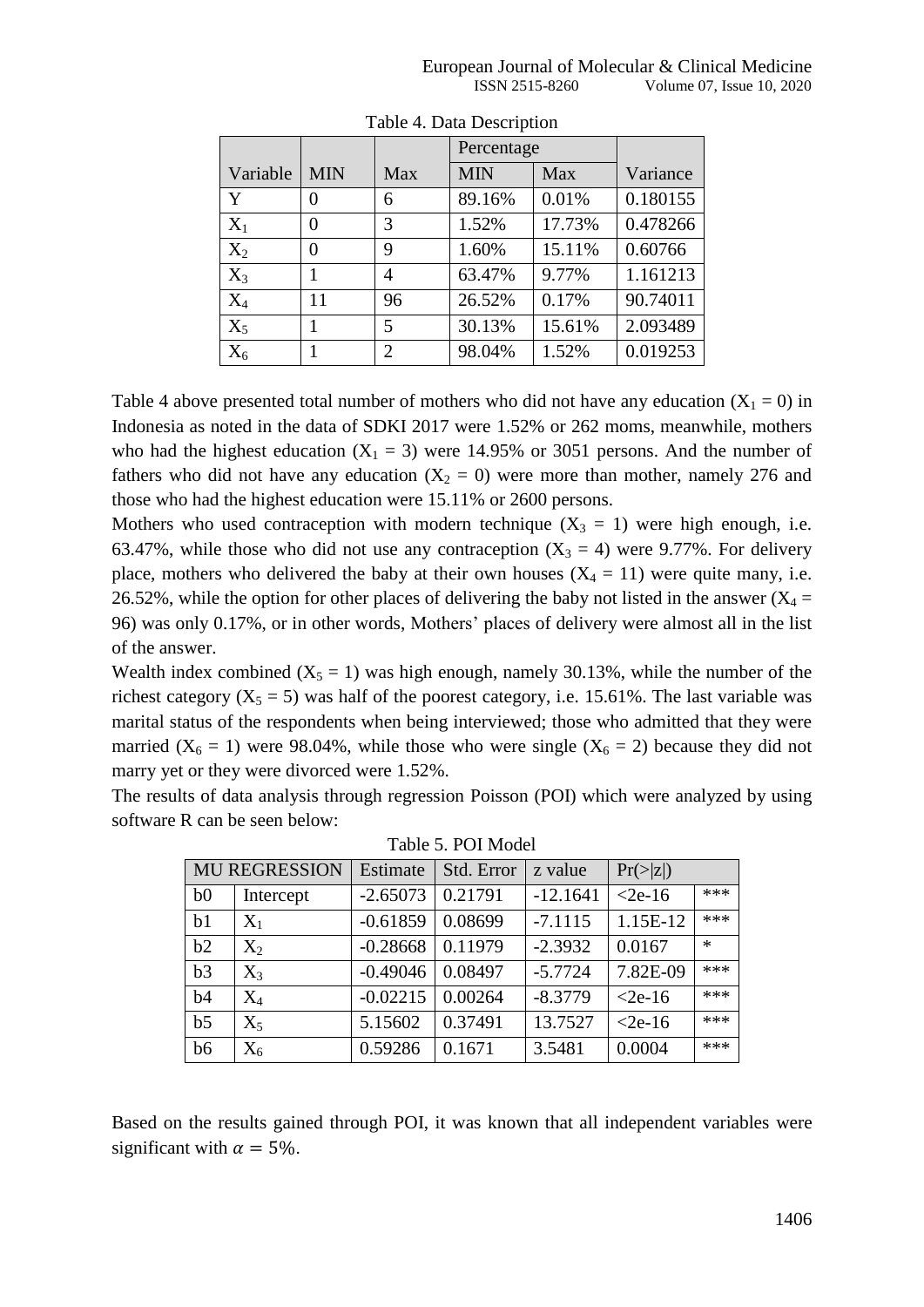The analysis results with ZIP model divided the observation into two models. The first model used to determine the probability of dependent variable was having zero value which was then called as logit model, while the second model was the one used to determine the probability of dependent variable of an observation (Long 1997 in Aji Setiawan 2012). Data analysis by using ZIP resulted the following data:

|                | <b>MU REGRESSION</b>    | Estimate   | Std. Error | z value    | Pr(> z ) |        |
|----------------|-------------------------|------------|------------|------------|----------|--------|
| b0             | Intercept               | $-1.41467$ | 0.54492    | $-2.5961$  | 0.0094   | **     |
| b1             | $X_1$                   | $-0.2618$  | 0.19019    | $-1.3765$  | 0.1687   |        |
| b2             | $X_2$                   | $-0.83016$ | 0.26085    | $-3.1826$  | 0.0015   | $**$   |
| b3             | $X_3$                   | $-0.02032$ | 0.1849     | $-0.1099$  | 0.9125   |        |
| b4             | $X_4$                   | $-0.02275$ | 0.00625    | $-3.6392$  | 0.0003   | ***    |
| b <sub>5</sub> | $X_5$                   | 2.88076    | 0.84224    | 3.4203     | 0.0006   | ***    |
| b6             | $X_6$                   | 0.7468     | 0.44848    | 1.6652     | 0.0959   |        |
|                | <b>OMEGA REGRESSION</b> | Estimate   | Std. Error | z value    | Pr(> z ) |        |
| g <sub>0</sub> | Intercept               | 0.94123    | 0.93788    | 1.00357    | 0.3156   |        |
| g1             | $X_1$                   | 0.53838    | 0.28476    | 1.89063    | 0.0587   |        |
| g2             | $X_2$                   | $-0.90238$ | 0.39338    | $-2.29393$ | 0.0218   | $\ast$ |
| g3             | $X_3$                   | 0.74936    | 0.28489    | 2.6304     | 0.0085   | **     |
| g4             | $X_4$                   | $-0.00154$ | 0.00931    | $-0.16528$ | 0.8687   |        |
| g5             | $X_5$                   | $-3.71411$ | 1.2512     | $-2.96844$ | 0.003    | **     |
| g6             | $X_6$                   | 0.26125    | 0.82545    | 0.31649    | 0.7516   |        |

Table 6. ZIP Model

Independent variables of  $X_2$ ,  $X_4$ , and  $X_5$  influenced dependent variable (Y) significantly with  $\alpha = 5\%$ , and insignificantly for variables  $X_1$ ,  $X_3$  dan  $X_6$ . On the second model, a slightly different data analysis than the first model was found in which the significant independent variables were  $X_2$ ,  $X_3$ , and  $X_5$ , and the insignificant ones were variables  $X_1$ ,  $X_4$  and  $X_6$ . GP analysis achieved the following results:

|                | <b>MU REGRESSION</b> | Estimate   | Std. Error | z value    | Pr(> z )  |      |
|----------------|----------------------|------------|------------|------------|-----------|------|
| b <sub>0</sub> | Intercept            | $-2.68656$ | 0.23904    | $-11.2389$ | $<$ 2e-16 | ***  |
| b <sub>1</sub> | $X_1$                | $-0.62006$ | 0.09492    | $-6.5326$  | 6.46E-11  | ***  |
| b2             | $X_2$                | $-0.18705$ | 0.13095    | $-1.4284$  | 0.1532    |      |
| b3             | $X_3$                | $-0.52512$ | 0.0927     | $-5.6646$  | 1.47E-08  | ***  |
| b4             | $X_4$                | $-0.01978$ | 0.00285    | $-6.9295$  | 4.22E-12  | ***  |
| b <sub>5</sub> | $X_5$                | 5.06549    | 0.40873    | 12.3932    | $<$ 2e-16 | ***  |
| b6             | $X_6$                | 0.57991    | 0.18443    | 3.1443     | 0.0017    | **   |
|                | PHI REGRESSION       | Estimate   | Std. Error | z value    | Pr(> z )  |      |
| a <sub>0</sub> | Intercept            | $-2.27813$ | 0.72756    | $-3.13117$ | 0.0017    | $**$ |
| a1             | $X_6$                | 0.31065    | 0.74727    | 0.41571    | 0.6776    |      |

| Table 7. GP Model |  |  |
|-------------------|--|--|
|-------------------|--|--|

It was found that all variables were significant except  $X_2$  at  $\alpha = 5\%$ . While data analysis with ZIGP showed that all variables were not significant, as can be seen in table 8 below: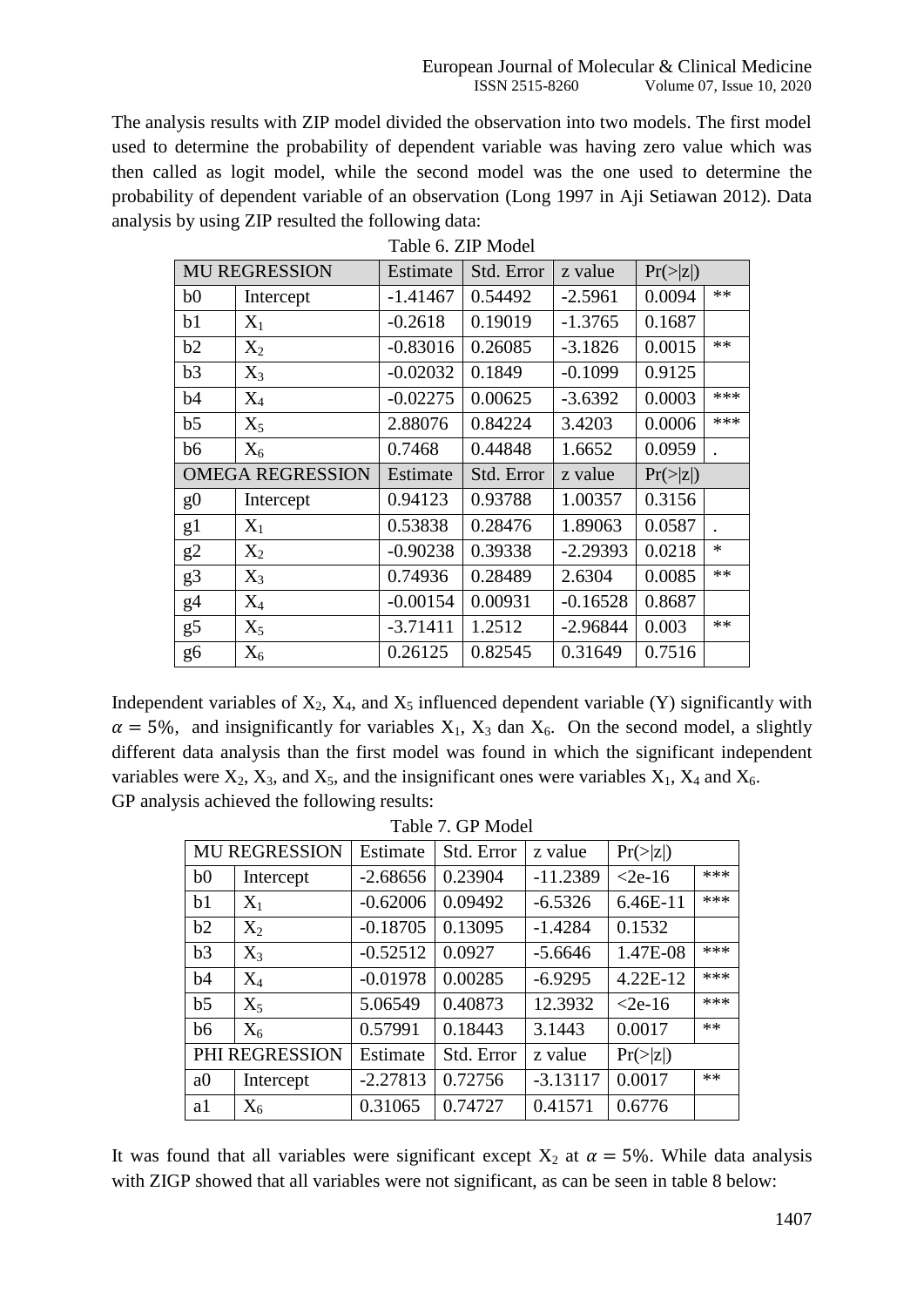|                | <b>MU REGRESSION</b>    | Estimate   | Std. Error | z value        | Pr(> z )     |
|----------------|-------------------------|------------|------------|----------------|--------------|
| b <sub>0</sub> | Intercept               | $-2.57398$ | 2.35176    | $-1.0945$      | 0.2737       |
| b1             | $X_1$                   | $-0.59557$ | 0.46785    | $-1.273$       | 0.203        |
| b2             | $X_2$                   | $-0.24314$ | 0.58662    | $-0.4145$      | 0.6785       |
| b3             | $X_3$                   | $-0.49016$ | 0.42497    | $-1.1534$      | 0.2487       |
| b4             | $X_4$                   | $-0.02015$ | 0.01657    | $-1.2159$      | 0.224        |
| b <sub>5</sub> | $X_5$                   | 5.17759    | 2.66837    | 1.9404         | 0.0523       |
| b <sub>6</sub> | $X_6$                   | 0.6534     | 2.23636    | 0.2922         | 0.7702       |
|                | PHI REGRESSION          | Estimate   | Std. Error | z value        | Pr(> z )     |
| a <sub>0</sub> | Intercept               | $-2.14239$ | 1.55015    | $-1.38205$     | 0.167        |
| a1             | $X_6$                   | 0.00002    | 1.58984    | 0.00001        | 1            |
|                | <b>OMEGA REGRESSION</b> | Estimate   | Std. Error | z value        | Pr(> z )     |
| g <sub>0</sub> | Intercept               | $-1.46249$ | 12.36414   | $-0.11828$     | 0.9058       |
| g1             | $X_1$                   | 0.00001    | 2.33836    | 0.00001        | 1            |
| g2             | $X_2$                   | $-0.00001$ | 2.90144    | $\theta$       | $\mathbf{1}$ |
| g3             | $X_3$                   | 0.00002    | 2.11097    | 0.00001        | $\mathbf{1}$ |
| g4             | $X_4$                   | 0.00006    | 0.08368    | 0.00071        | 0.9994       |
| g5             | $X_5$                   | 0.00001    | 13.61928   | $\overline{0}$ | $\mathbf{1}$ |
| g6             | $X_6$                   | 0.00003    | 11.83979   | $\overline{0}$ | $\mathbf{1}$ |

Table 8. ZIGP Model

Those four models were tested further to determine the criteria of goodness of fit model based on AIC value and the analysis results with vuong at R.

|             | POI             | <b>GP</b>     | ZIP                      | <b>ZIGP</b>   |
|-------------|-----------------|---------------|--------------------------|---------------|
| POI         | $AIC = 13922$   |               | Favour model 2.          |               |
|             |                 |               | P-value: 2.83e-12        |               |
|             | Favour model 1. |               | Favour model 1.          |               |
| <b>GP</b>   | P-value: 0.0004 | $AIC = 13578$ | P-value: $\langle$ 2e-16 |               |
|             |                 |               |                          |               |
| <b>ZIP</b>  |                 |               | $AIC = 13589$            |               |
| <b>ZIGP</b> |                 |               |                          | $AIC = 13588$ |

Table 9. Goodness of fit model of POI, GP, ZIP and ZIGP

Among those four models, it was found that GP model was better than the other three models with the value of AIC 13578. In the research, an alternative model was previously conducted to change the variations from the function of i  $\mu$ ,  $\varphi$  and  $\omega$ , but the model applied was the best one based on achieved AIC value compared to the other alternative models.

The conclusion that can be explained was that excess zeros on the data did not mean that the model of zero inflated would become the appropriate solution to accomplish it, the range of counting data was also needed to be observed in the dependent variable; child mortality data in families (Y) had the range of 0 until 6, which gave the interpretation that most number of child mortality being observed was 6. That range was considered having very small differences so that the used of zero inflated model was less appropriate. As the real example